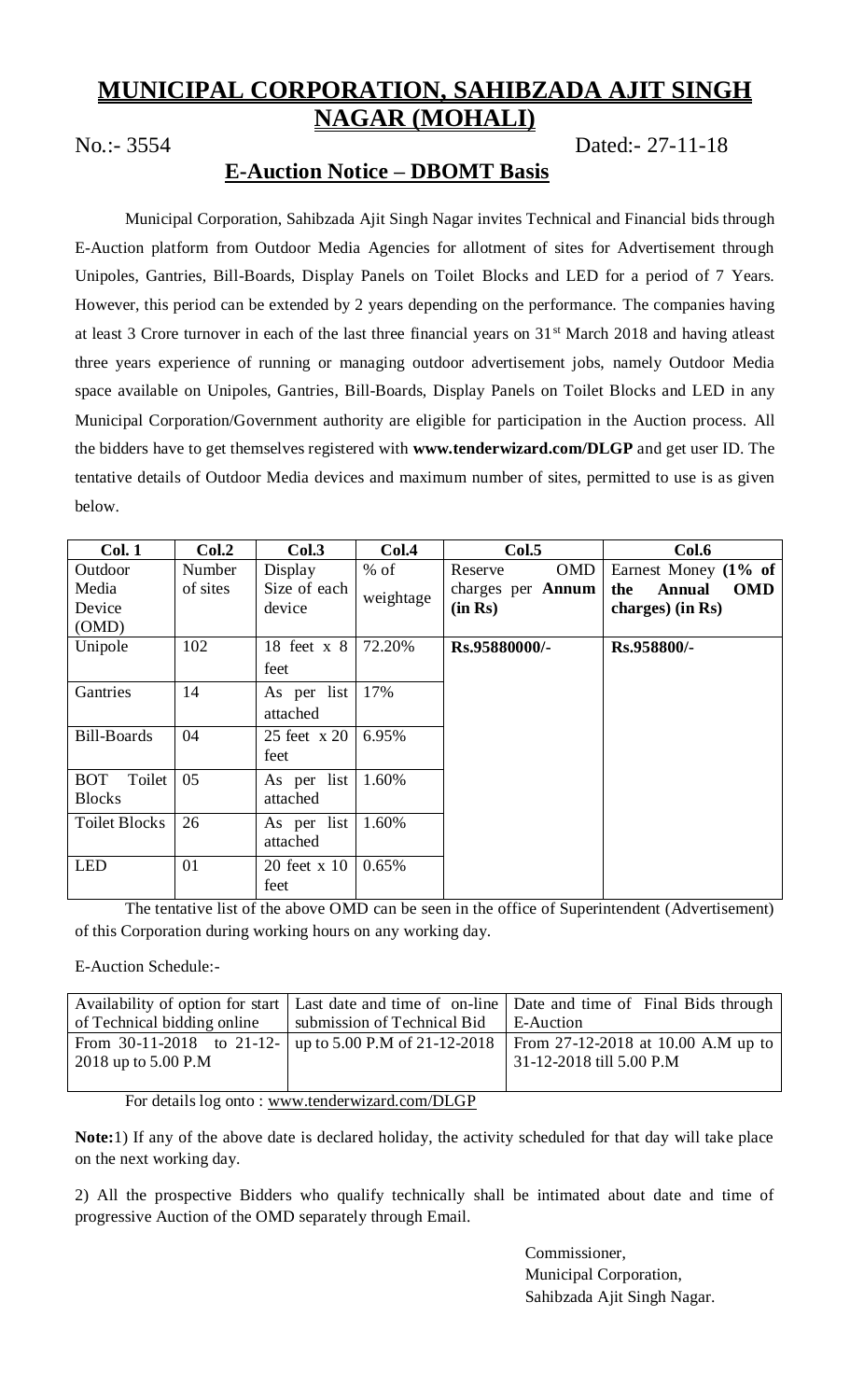#### **1. Scope of Work:**

- 1.1) Allotment of Outdoor Media **sites**/Devices (OMD) in lieu of OMD Display Charges for 7 years through progressive bidding. However, the period can be extended by 2 years depending upon the performance.
- 1.2) It may be ensured that in case, OMDs are to be lit, the glare of illumination should fall only on the display area and should not cause distraction to drivers of vehicles.
- 1.3) Poles of gantries are to be covered with high grade green color reflective tape or should be painted with a reflective color paint up to height of 5ft. from the ground, so that pole of gantry is visible to coming traffic from a safe distance. Gantry structures should not hinder/obstruct vehicular/pedestrian movement.
- 1.4) Successful Bidder will be allowed to use the existing structure of OMDs including Unipoles, Bill-Boards, Gantries and Toilet Blocks on the sites where these exist. However, where such structures do not exist, there these have to be constructed by the agency at its own cost. In case of existing Unipoles and Bill-Boards, the agency will be allowed to use only Pole of the structure. The display frame of Unipoles and Bill-Boards will have to be constructed afresh by the agency as the existing structure of frame are not in good shape. Apart from this, the entire structure of 2 Gantries (OMD UID No.  $GT/13 \& GT/14$ ) will have to be constructed by the agency at its own cost. The display frame will be removed by the agency and stored in the store of Municipal Corporation, S.A.S Nagar. There are some existing Unipoles / Bill Boards / Gantries which have not been included in the sites to be auctioned. Successful bidder will not have any claim over the structures of such devices. The design of all above mentioned structures will have to be got approved from the Commissioner, Municipal Corporation, Sahibzada Ajit Singh Nagar. **On expiry of the contract period or on termination of contract due to any reason, these devices /structures will become the property of this Municipal corporation and the successful Bidder will not have any claim over them**. The structure of frame of existing Unipoles and Bill Boards will have to be removed by the Successful Bidder and the removed material will be transported to the Store of Municipal Corporation, Phase 6, Sahibzada Ajit Singh Nagar by Successful bidder **at his/her own cost**.

#### **2. Technical Bid Eligibility Criteria**

- 2.1) Bidder (individuals , company, firm, entity) should have at least 3 crore turnover in each of the last 3 financial years (2015-16, 2016-17, 2017-18)and having 3 year experience in the field of Outdoor Advertising. The bidder will produce Certificate by Statuary Auditor for the same.
- 2.2) The bidder can be Individual Proprietor, Registered partnership firm, LLP (Limited Liability Partnership), Registered Co-operative Society, Public or Private limited company incorporated under Indian Companies Act, 1956/2013. The bidder should be legally competent to enter into contract as per prevailing laws.
- 2.3) The bidders, who were or have been allotted advertisement work at any time by this Corporation, will have to furnish a "No Due Certificate" from this Corporation. Dues means any due of license fee/OMD charges, GST, Taxes, Penalty and Interest etc. The bidder would apply for the NOC to Municipal Corporation, Sahibzada Ajit Singh Nagar in writing in this regard.
- 2.4) The bidders will have to submit an Affidavit duly attested by  $1<sup>st</sup>$  class Magistrate on Non-judicial stamp paper of Rs.100 /that he /their company/ agency/ firm etc. or any Director/Partner/member/Authorised Signatory of their company/ agency/ firm etc. does not stand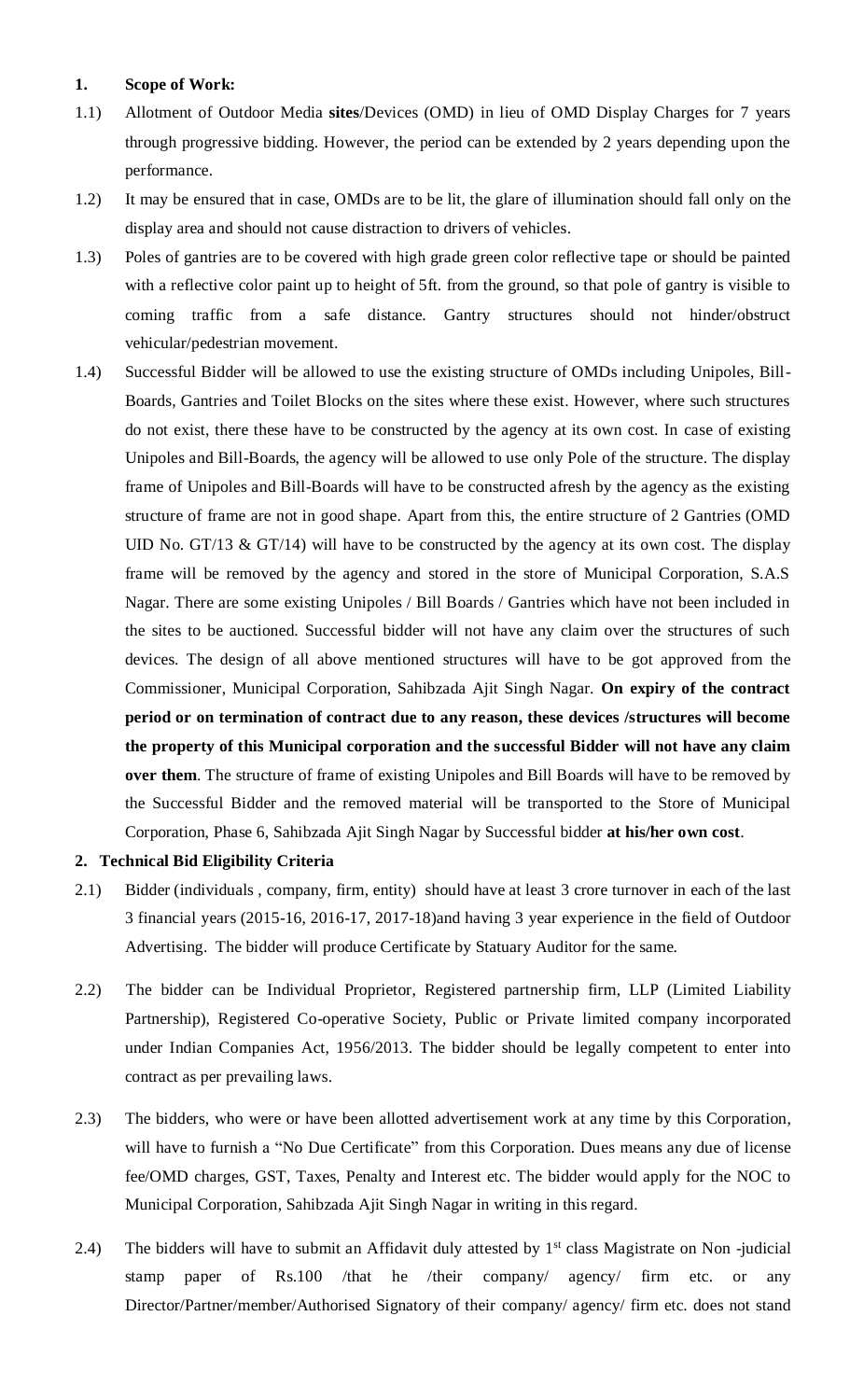blacklisted/debarred/defaulter as on the date of submission of bid by Central Government, State Government,any Municipal Corporation /Council anywhere in India. In case the bidder submits any false information, this Corporation reserves the right to forfeit the earnest money deposited, initiate legal action and blacklist such bidder. If the Director/Partner/Proprietor/Authorised Signatory etc. of any company/ agency/ firm/Individual etc. has remained the Director/Partner/Proprietor etc. of a company/ agency/ firm/Individual etc. which stands blacklisted/debarred/defaulter as on the date of submission of auction/bid by any Government/Semi-Govt., Department/Authority/Agency anywhere in India, such agencies shall not be allowed to participate in E-auction/E-bidding process for this bidding in the Municipal Corporation, Sahibzada Ajit Singh Nagar.

- 2.5) Bidders will have to deposit **earnest money** after the technical bid is approved on the E-Auction website as mentioned in the NIT before the start of bidding. The earnest money is to be paid on-line in the account mentioned in the E-Auction site in favour of Municipal Corporation,Sahibzada Ajit Singh Nagar.
- 2.6) The bidders will have to pay processing fee though E payment (Online).
- 2.7) Bidder shall upload self attested scanned copies of all the papers & all the certificates as required for eligibility criteria at the time of submission of Technical bids:
	- i. Turnover Certificate/Latest Audited Balance Sheet of Financial Year 2015-16, 2016-17 and 2017- 18.
	- ii. Affidavit as mentioned in 2.4 of Technical Bid eligibilty criteria.
- iii. Experience of such works as per 2.8 of Technical Bid eligibilty criteria.
- iv. NOC from Municipal Corporation, Sahibzada Ajit Singh Nagar.
- v. Solvency Certificate as per 2.9 of Technical Bid eligibilty criteria.
- 2.8) The bidder should have executed contracts without any dispute with any Government authority as under:
	- i. Three similar completed Contracts costing not less than the amount equal to 20% of the Reserve price.
		- Or
	- ii. Two similar completed Contracts costing not less than the amount equal to 25% of the Reserve price.

Or

- iii. One similar completed Contract costing not less than the amount equal to 40% of the Reserve price. Bidder should attach scanned copies of such Contract documents executed with any Government authority in its support at the time of submission of Technical bid.
- 2.9) Bidder shall furnish latest solvency certificate of Rs.6.0 crore issued by a Bank at the time of submission of Technical bid.

### **3. Financial Bid**

3.1) Allotment will be made on the basis of highest total OMD charges quoted by the bidders. The bidders quoting highest amount of OMD charges will be declared successful subject to fulfilling all other conditions of NIT. All devices will be allotted in a single lot and no splitting is allowed.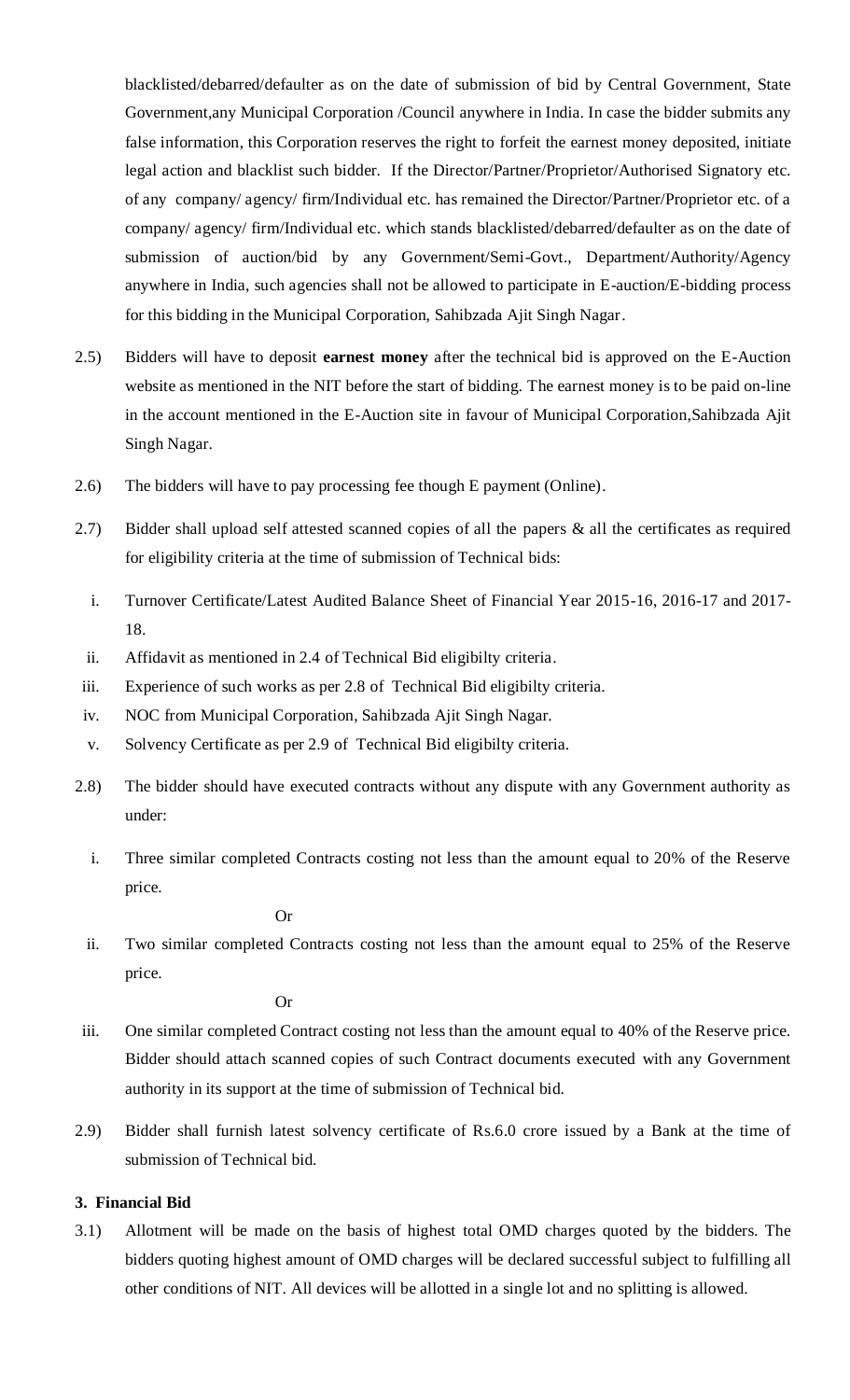3.2) The financial evaluation of the bid will be considered on the total quoted price. Such price should be exclusive of any taxes.

#### **General Terms and Conditions:**

- 1) The bidders are advised to visit all the locations specified for allotment before participating in Eauction.
- 2) No person shall be allowed to submit his/ her bid or participate in the bidding unless the authorized signatory of the E-Bidder furnishes resolution on behalf of the company, authorizing him/her to sign all the documents of E-Auction on Rs.100/- stamp paper at the time of Technical bid.
- 3) The companies area allowed to participate doing a consortium or JV (Joint Venture) provided that the parent company qualifies in all the terms and conditions of the contract and all the companies of JV/consortium should submit No Due Certificate from the respective ULB of Punjab where they had ever had any contract.
- 4) No request for adjustment of previous payment / Security Deposits against the earnest money will be entertained under any circumstances.
- 5) Each prospective Bidder shall have to pay registration charges at the time of creation of his/her user ID processing fees for submission of Technical bids as mentioned on website through online payment modes.
- 6) The E-auction would start over and above the minimum reserve price/OMD charges per annum.
- 7) The bidding is non transferable.
- 8) The Outdoor Media Devices (OMD) charges at which the rights will be allotted to highest bidder will remain unchanged for the first 2 years. Thereafter (on completion of 2 years of agreement), the OMD charges will be increased by 5% of the highest bid every year implying that there will be 5% increase in 3<sup>rd</sup> Year, 5% increase in 4<sup>th</sup> Year, 5% increase in 5<sup>th</sup> year, 5% increase in 6<sup>th</sup> year and further 5% increase in 7<sup>th</sup> Year. If extended further for 2 years, the OMD charges will increased further by 5% for the  $8<sup>th</sup>$  year and again 5% for the 9<sup>th</sup> year.
- 9) Where word "one sided" is mentioned against the site/ device that means only single / one side of advertisement display is allowed for advertisement.
- 10) Successful Bidder will be allowed to use the existing structure of OMDs including Unipoles, Bill-Boards, Gantries and Toilet Blocks on the sites where these exist. However, where such structures do not exist, there these have to be constructed by the agency at its own cost. In case of existing Unipoles and Bill-Boards, the agency will be allowed to use only Pole of the structure. The display frame of Unipoles and Bill-Boards will have to be constructed afresh by the agency as the existing structure of frame are not in good shape. While doing so he/she will have to ensure that no damage is caused to the existing structure of OMDs. Apart from this, the entire structure of 2 Gantries (OMD UID No. GT/13 & GT/14) will have to be constructed by the agency at its own cost. The display frame will be removed by the agency and stored in the store of Municipal Corporation, S.A.S Nagar. There are some existing Unipoles / Bill Boards / Gantries which have not been included in the sites to be auctioned. Successful bidder will not have any claim over the structures of such devices. The design of all above mentioned structures will have to be got approved from the Commissioner, Municipal Corporation, Sahibzada Ajit Singh Nagar. **On expiry of the contract period or on termination of contract due to any reason, these devices /structures will**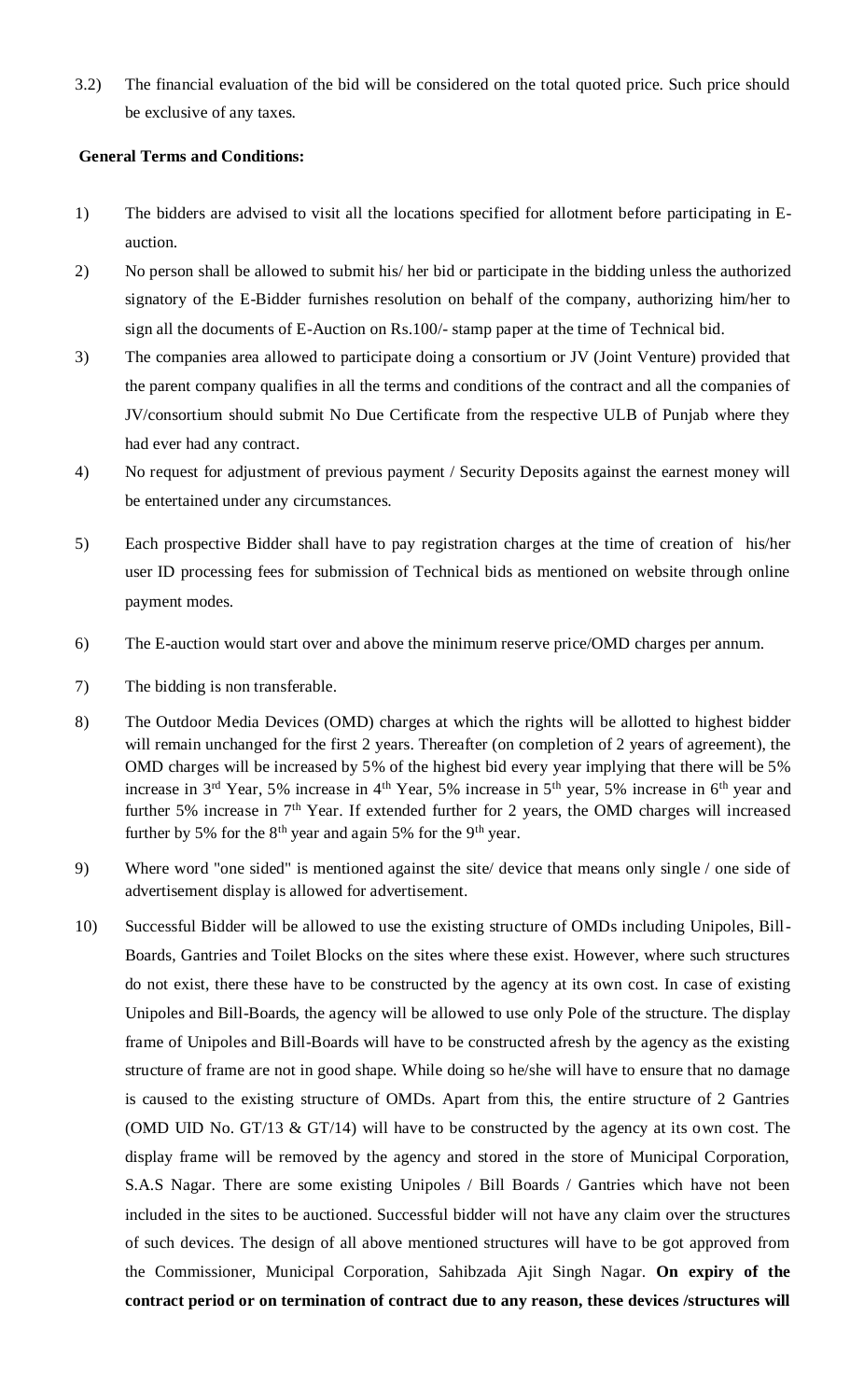**become the property of this Municipal corporation and the successful Bidder will not have any claim over them**. The structure of frames of existing Unipoles and Bill Boards will have to be removed by the Successful Bidder and the removed material **of these devices** will be transported to the Store of Municipal Corporation, Phase 6, Sahibzada Ajit Singh Nagar by Successful bidder **at his/her own cost**.

- 11) Location of all OMDs have to be in conformity with the parameters set in the "The Punjab Municipal Outdoor Advertisement Policy 2018 and the Model Outdoor Advertisement Bylaws 2018". Therefore, the bidder should visit all the sites and check the feasibility of display of OMDs or erection of OMDs before participating in the tender. The request to change the site will be entertained only if the erection of OMDs at the pre-determined site is not feasible due to circumstances beyond the control of successful bidder and Municipal Corporation. Change of site will be allowed with the approval of Commissioner, Municipal Corporation.
- 12) Successful bidder will paste a sticker having minimum size of 6" length and 3" width on the lower right hand side of the Outdoor Media Devices (OMD) pole having the name and contact number of the licensed advertising agency, size of hoarding (space allowed for advertisement) and validity of permission granted. The Corporation shall provide a Unique Identity Number for each Outdoor Media Devices (OMD). The color of base of sticker should be white and inscription should be in green color. The violation of this condition will attract penalty @ Rs.500/- per OMD per day.
- 13) The successful bidder will be required to indemnify Municipal Corporation Sahibzada Ajit Singh Nagar for the designated Outdoor Media Devices (OMD) and activities located within the jurisdiction of this Corporation. The agency shall indemnify the Corporation against all actions, proceedings, claims, demands, costs, losses, damages and expenses which may be brought against or made upon the Corporation which arises as a result of the installation of an OMD. The agency shall keep the Corporation indemnified against all actions, proceedings, claims, demands, costs, losses, damages and expenses which may be brought against or made upon the Corporation which might arise from the existence of such OMD. The agency shall always be responsible for any injury or damage to or suffered by any person or property arising out of or relating to the display of Outdoor Media Devices (OMD) and the consequential claim shall be borne by the agency who will also indemnify and safeguard the Corporation in respect of any such claim or claims.
- 14) The successful bidder shall provide evidence of Public liability Insurance for the following types of OMD devices and activities located within the boundary of Municipal Corporation S.A.S Nagar:-
	- Category-1:- Large-format OMD mainly fixed on bill boards/Unipoles/Bypoles/variable message OMD such as LED, LCD screens etc. and Bridge/Fly-over panels/Gantries etc.
	- Category-2:- OMD mounted on Public amenities like Public toilets. Garbage collection points, flag signs etc.

During the term of the Agreement and at it's sole cost and expense, the agency shall obtain and keep (in full force and effect in the joint names of **agency** and Municipal Corporation S.A.S Nagar) a public liability insurance policy of value Rs.2 Crore for their respective rights, interests and liabilities to third parties in respect of accidental death or accidental bodily injury to persons or accidental damages to property. The public liability policy of insurance shall be for an amount of accepted price and shall be effected with and insurer approved by Government. The policy of insurance shall include a clause in which the insurer agrees to waive all the rights of subrogation or action that it may have or acquire against all or any of the persons comprising the insured. The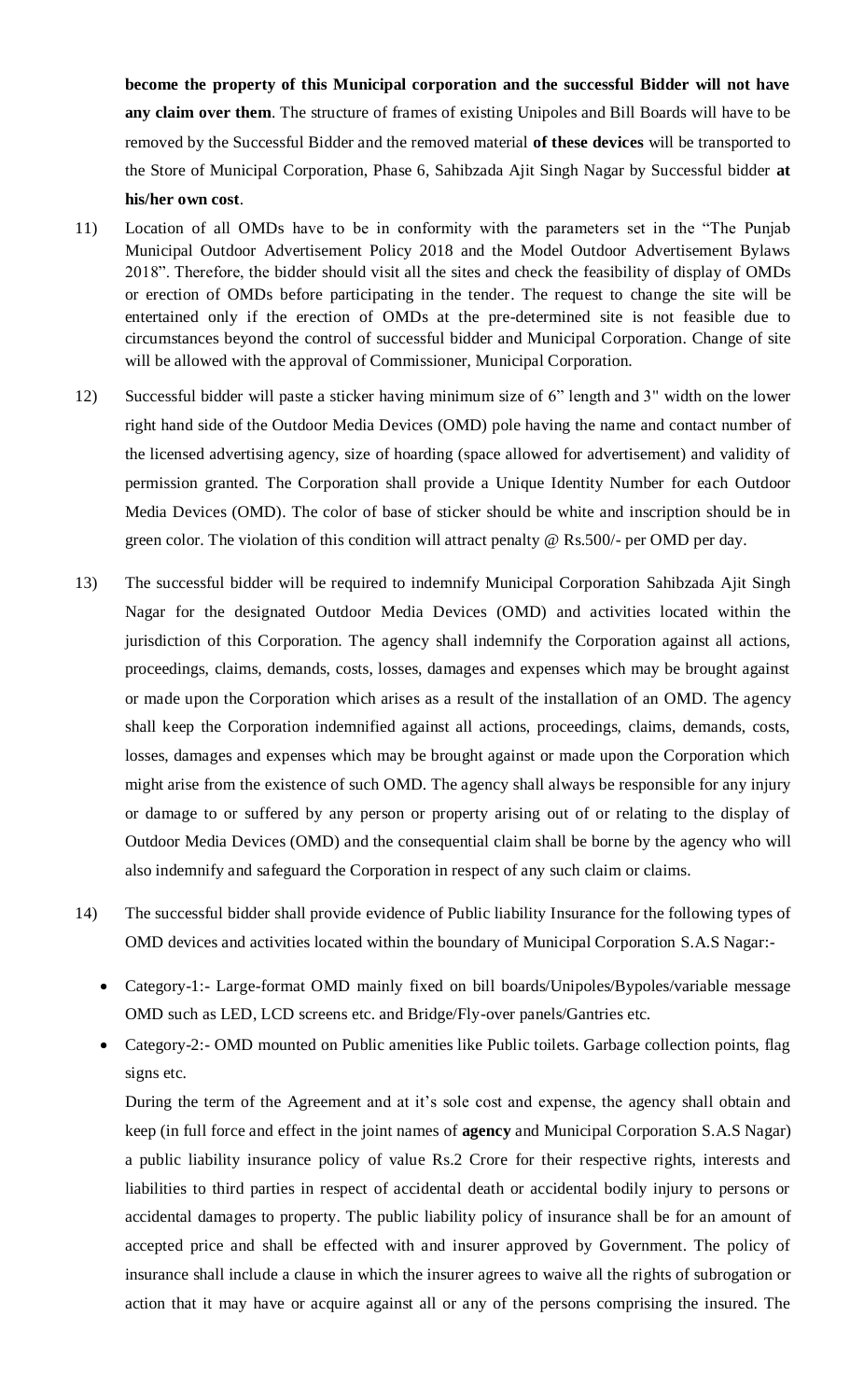successful bidder will produce evidence to the satisfaction of Municipal Corporation Sahibzada Ajit Singh Nagar of insurance affected and maintained by the agency for the above said purpose within 7 days of receiving a written request to do so from Municipal Corporation Sahibzada Ajit Singh Nagar.

- 15) The Successful bidder if requires installing lesser number of OMDs, he/she shall be allowed to do so but there would be no reduction in the monthly OMD charges/fees.
- 16) During the period of agreement, the Municipal Corporation Sahibzada Ajit Singh Nagar may identify/create additional sites for OMD upto a maximum of 25% extra sites & will get the site approved from ARC. If ARC approves the site, the agency will be allowed to create the site/sites. For such sites, the agency will have to pay the charges on prorata basis as per the weightage shown in **E-Auction Notice Table.** Allotment of such a site will be at the discretion of Commissioner of Municipal Corporation Sahibzada Ajit Singh Nagar and agency will not claim it as a right.
- 17) Agency will have to submit the structure safety certificate of existing OMDs that structure of the OMD is safe and is strong enough to remain in good condition for atleast 10 years. If the Structural Engineer does not declare any structure safe, it shall have to be upgraded by the bidder at his own cost to make it safe. Display of advertisement will not be allowed till such certificate is submitted.
- 18) The successful bidder will submit a Bank Guarantee equal to 10% of his quoted price in favour of Municipal Corporation Sahibzada Ajit Singh Nagar as security which shall remain valid till the enforcement of Agreement. **The successful bidder shall pay quarterly OMD Charges (1/4th of the annual OMD charges) in advance to Municipal Corporation Sahibzada Ajit Singh Nagar before the 10th of concerned quarter. For this, agency has to submit 28 post dated cheques each of an amount equal to quarterly OMD charges bearing the date 10th of concerned quarter. These cheques will have to be submitted within the Moratorium period (as described in Point 21 of General Terms and Conditions of this document) of 1 month.**
- 19) The Earnest Money of the successful bidder will be retained and adjusted in the 1<sup>st</sup> quarter OMD charges. If the first successful bidder does not submit the Bank Guarantee equal to 10% of the quoted Price and does not deposit 1<sup>st</sup> quarter OMD charges in advance within the Moratorium period (as described in Point 21 of General Terms and Conditions of this document) of 1 month, the Earnest Money will be forfeited and company will be blacklisted. The Earnest Money of all other unsuccessful bidders will be returned online.
- 20) Any delay in payment of OMD Display Charges shall entail payment of interest @ 18% per annum on the amount outstanding for the days of default. Delay beyond 30 days from the due date will be treated as a default. In such case Municipal Corporation Sahibzada Ajit Singh Nagar can forfeit the Bank Guarantee and terminate the agreement without any prior notice.
- 21) The Agreement shall be executed within 15 days of issue of LOI. One month from the Agreement shall be the Moratorium period. In the  $2<sup>nd</sup>$  month the vendor shall pay an amount equal to 50% of one month OMD charges i.e.  $1/6<sup>th</sup>$  of 1<sup>st</sup> quarter OMD charges. From the 3<sup>rd</sup> month onwards 100% OMD charges shall be payable. The moratorium period is to submit Bank guarantee of OMD display charges and GST etc. and installation of OMDs.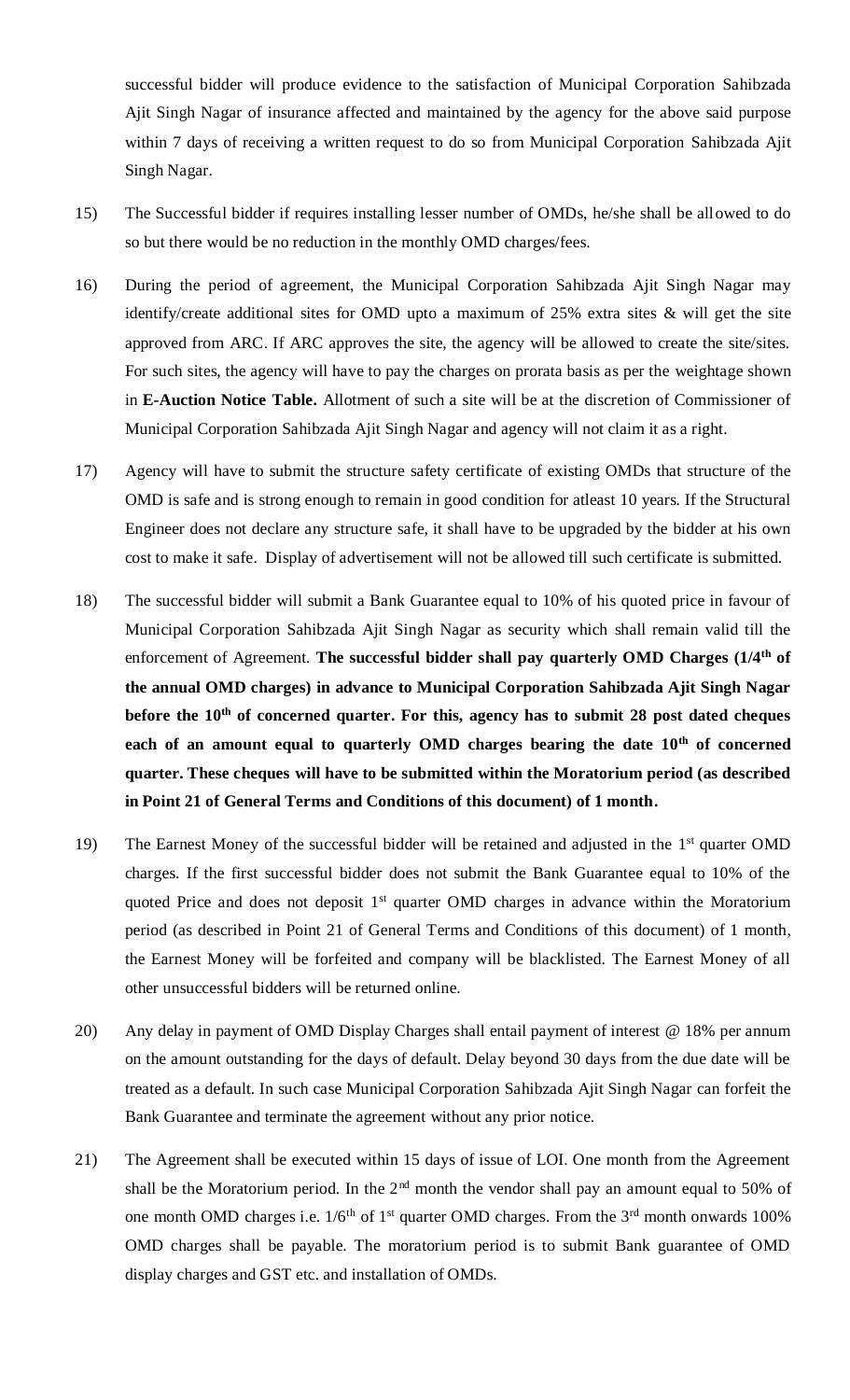- 22) Agency will take over the existing poles of Unipoles & Bill-Boards, structure of Gantries and Toilet Blocks which the successful bidder will be allowed to use and check that these are in conformity with the provisions of "The Punjab Municipal Outdoor Advertisement Policy 2018 and the Model Outdoor Advertisement Bylaws 2018". If any structure is not in conformity to this Policy and Byelaws, the successful bidder shall have to make them so by shifting / tilting the structure at his own cost and no grace period or remission in OMD display charges will be given for doing this. On expiry of contract period the agency will hand over all the structure to this Municipal Corporation in proper condition.
- 23) The details of Unipoles, Bill-Boards, Gantries and Toilet Blocks shows where the structure exist and where the bidder will have to construct the structure of the Unipoles, Bill-Boards, Gantries and LED from scratch. Where the structure exist, the same has been marked as **"E"** and where structure has to be constructed from the scratch, the same has been marked as **"N".**
- 24) The bidder will have to quote the amount in figures and words clearly.
- 25) The successful bidder will have to sign an agreement with this Corporation regarding the work allotted on Rs 300/- non - judicial stamp paper within seven days from the date of receipt of letter of intent.
- 26) The allotment will be made without prejudice to the right of others.
- 27) The successful bidder shall remove the advertisement displayed on the Outdoor Media Devices (OMD) immediately on the expiry of allotment period or on termination of contract due to any reason and all Outdoor Media Devices (OMD)installed by the agency will be the Property of Municipal Corporation, S.A.S Nagar. Bank Guarantee will be refunded / released only after clearance of dues, submission of NOC from the electricity department and inspecting all OMDs that should be in good shape.
- 28) The successful bidder shall not exhibit any display, which affect public morality, or hurt the sentiments of any caste, creed or religion, are obscene and also the displays which are banned by the Central and state Government. If the agency displaced such a commercial or non-commercial media, a penalty of Rs. 50,000/- will be imposed and the same will be removed without giving any notice.
- 29) During the period of contract, if necessitated for carrying out repairs, maintenance, laying of power lines, widening of road/ pavements or for any other purpose or reason, the OMD has to be removed in public interest or for any other reason/ purpose, alternate site shall not be allotted to the contractor in lieu of the site, In such case the agency will be given remission in the OMD display charges on prorata basis for the relevant period.
- 30) Municipal Corporation will not be liable / responsible for any damage or accident caused to the advertisement and to its material due to any act of nature, any unforeseen act, on account of any failure on the part of advertisement mechanism or any reason whatsoever.
- 31) If the successful bidder fails to do or perform any contractual obligations as per terms and conditions of the contract, Municipal Corporation may do or cause the same to be done and recover the cost of doing from the agency without prejudice to any other right on account of such default.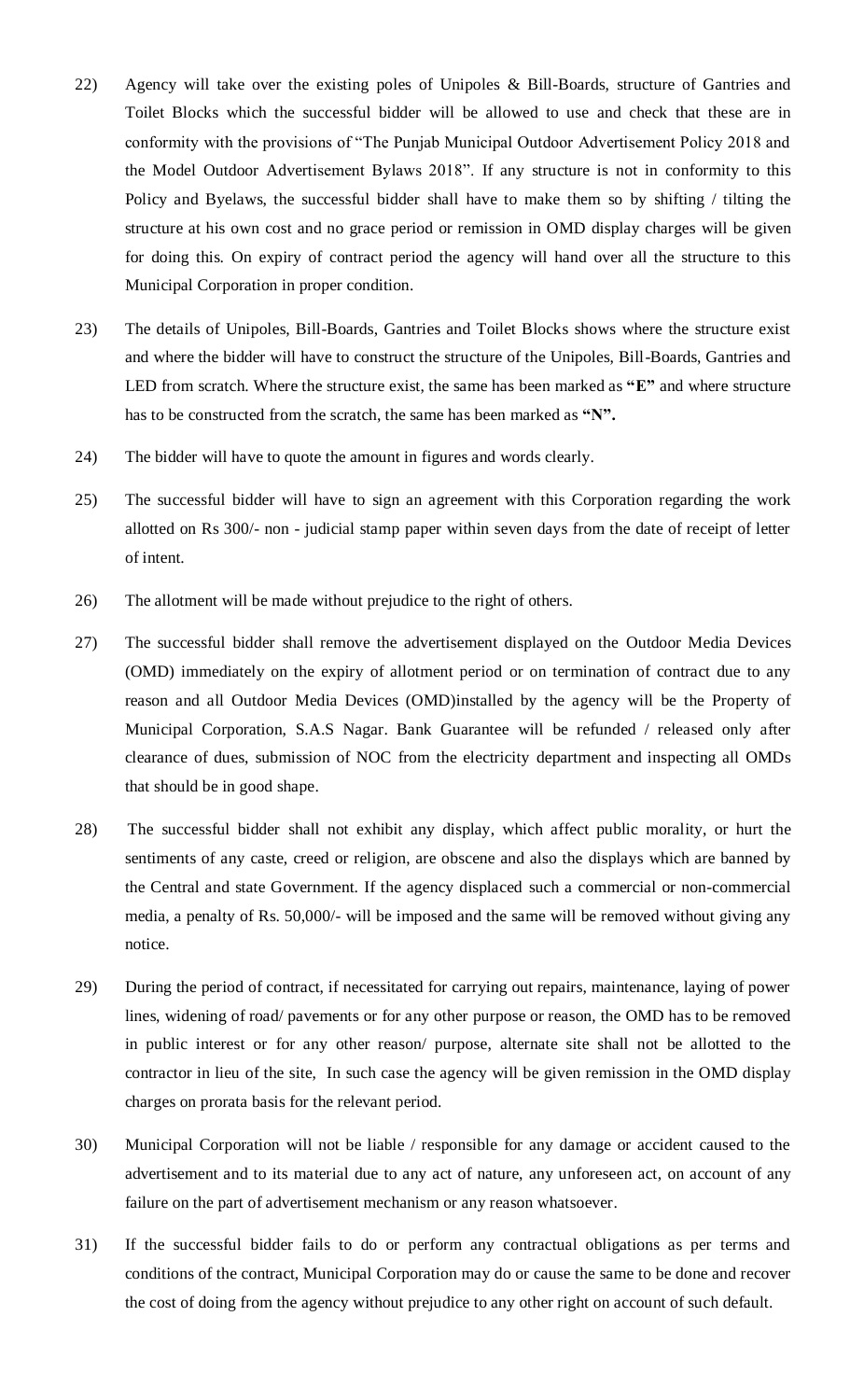- 32) The successful bidder shall take proper care of OMDs to avoid any untoward incident and also to ensure public safety and security. The maintenance shall be at the risk and cost of the successful bidder during the period of contract. The Corporation is not liable to pay any compensation for any damage to property or any loss of life.
- 33) If any doubt arises as to the interpretation of any of the general or special condition mentioned in the tender notification, Schedules or Agreement, the decision of the Commissioner, Municipal Corporation, Sahibzada Ajit Singh Nagarshall be final and binding on the tenderers / bidders.
- 34) The successful bidder and his/ her agent shall observe, perform and comply with provisions of the Punjab Municipal Corporation Act- 1976, The Punjab Municipal Outdoor Advertisement Policy 2018 and the Model Outdoor Advertisement Bylaws 2018 and regulations in force from time to time.
- 35) In any dispute and differences arising out of or in any way touching or concerning this allotment, Arbitrator shall be appointed as per direction by the Government.
- 36) The authorized officer of Municipal Corporation, Sahibzada Ajit Singh Nagar will inspect the sites of Outdoor Media Devices (OMD) as and when needed.
- 37) Commissioner of this Municipal Corporation can inspect any OMD during the contract period and have the right to remove that structures (which are not in conformity with the prevailing rules and conditions of agreement) immediately without informing the licensee.
- 38) The Commissioner, Municipal Corporation, Sahibzada Ajit Singh Nagar reserves the right to accept, reject or cancel any one or all the tenders without assigning any reason.
- 39) The Successful bidder will pay Income Tax/Good Service Tax/Provident Fund/E.S.I. or any other all taxes as applicable from time to time directly to the Concerned authority.
- 40) Successful bidder will have to pay the GST or any applicable taxes on the work allotted as fixed by Central Government. This GST will be in addition to OMD display charges quoted by the bidder. If Municipal Corporation had to pay any GST on OMD charges received, the same will have to be paid by the agency to this Municipal Corporation for onward payment to Central Government. The amount of GST will have to be paid to this corporation by 1st of concerned month. If there is any delay in payment of this amount interest @ 18% per annum will be charged. If this amount is not paid by the end of month, the same will be encashed from the Bank Guarantee submitted by the bidder. For this (payment of GST), the licensee will have to submit post dated cheques for monthly payment of GST. If government increases the rate of GST at any time, the agency will have to pay the enhanced amount. GST on sale of space and display of advertisement has to be paid by agency only, meaning any liability of GST on the OMD display charges has to be borne by successful bidder.
- 41) Successful bidder has to establish an office/ Sub office in the limits of Municipal Corporation, Sahibzada Ajit Singh Nagar.
- 42) All the electricity/ water connections etc. will have to be obtained by the agency in its name at its own cost from the concerned department. Municipal Corporation will issue N.O.C. only for getting connection. At the completion of the contract, the agency will have to produce No Due Certificate from the concerned department.